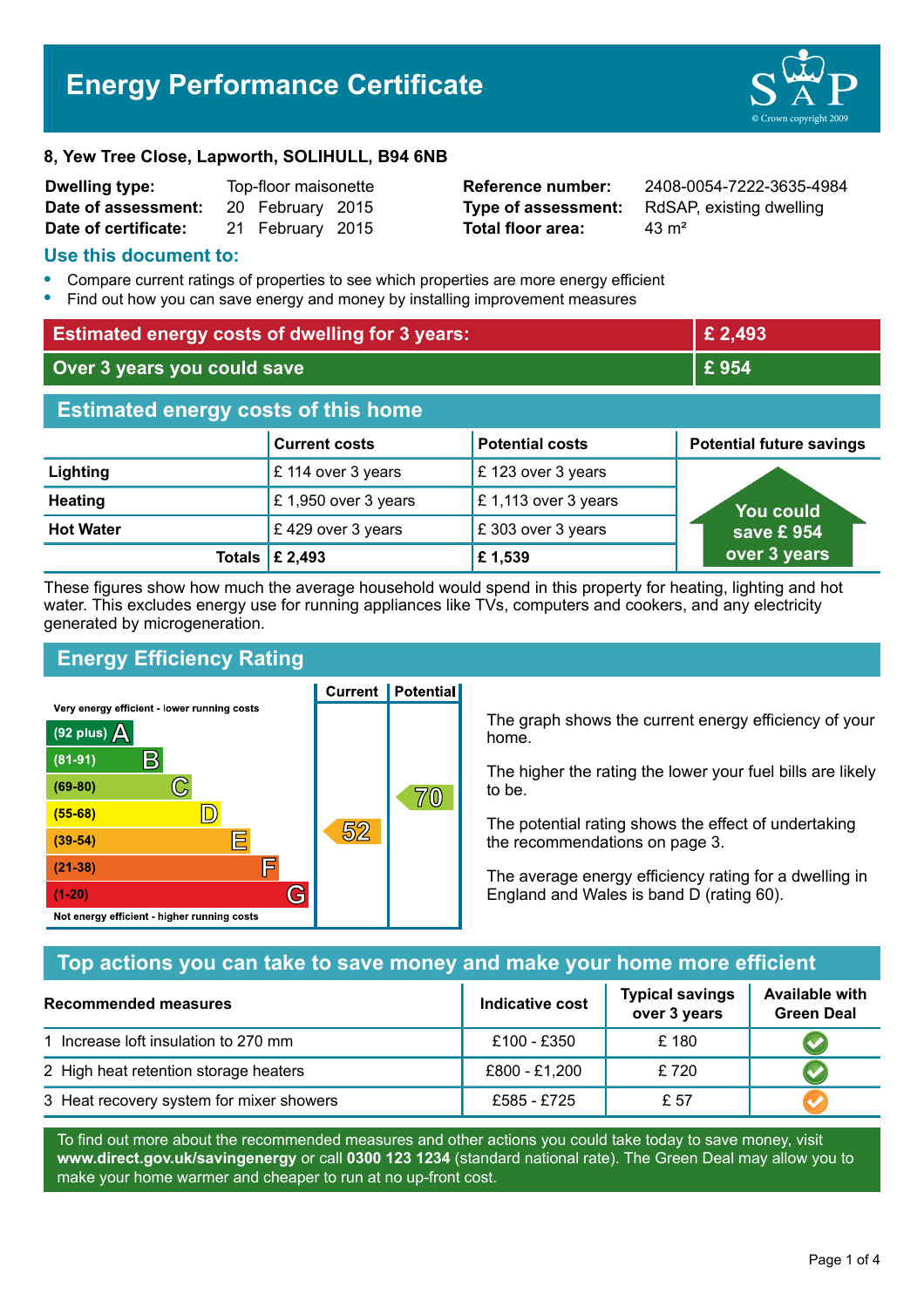**Energy Performance Certificate**

## **Summary of this home's energy performance related features**

| <b>Element</b>        | <b>Description</b>                              | <b>Energy Efficiency</b> |
|-----------------------|-------------------------------------------------|--------------------------|
| Walls                 | Cavity wall, filled cavity                      | ★★★★☆                    |
| Roof                  | Pitched, 100 mm loft insulation                 | ★★★☆☆                    |
| Floor                 | To unheated space, limited insulation (assumed) |                          |
| Windows               | Fully double glazed                             | ★★★☆☆                    |
| Main heating          | Room heaters, electric                          | *****                    |
| Main heating controls | Appliance thermostats                           | ★★★★☆                    |
| Secondary heating     | None                                            |                          |
| Hot water             | Electric immersion, off-peak                    | ★★☆☆☆                    |
| Lighting              | Low energy lighting in 88% of fixed outlets     | *****                    |

Current primary energy use per square metre of floor area: 485 kWh/m² per year

The assessment does not take into consideration the physical condition of any element. 'Assumed' means that the insulation could not be inspected and an assumption has been made in the methodology based on age and type of construction.

## **Low and zero carbon energy sources**

Low and zero carbon energy sources are sources of energy that release either very little or no carbon dioxide into the atmosphere when they are used. Installing these sources may help reduce energy bills as well as cutting carbon. There are none provided for this home.

# **Opportunity to benefit from a Green Deal on this property**

The Green Deal may enable owners and occupiers to make improvements to their property to make it more energy efficient. Under a Green Deal, the cost of the improvements is repaid over time via a credit agreement. Repayments are made through a charge added to the electricity bill for the property. To see which improvements are recommended for this property, please turn to page 3. You can choose which improvements you want to install and ask for a quote from an authorised Green Deal provider. They will organise installation by an authorised Green Deal installer. If you move home, the responsibility for paying the Green Deal charge under the credit agreement passes to the new electricity bill payer.

For householders in receipt of income-related benefits, additional help may be available.

To find out more, visit **www.direct.gov.uk/savingenergy** or call **0300 123 1234**.

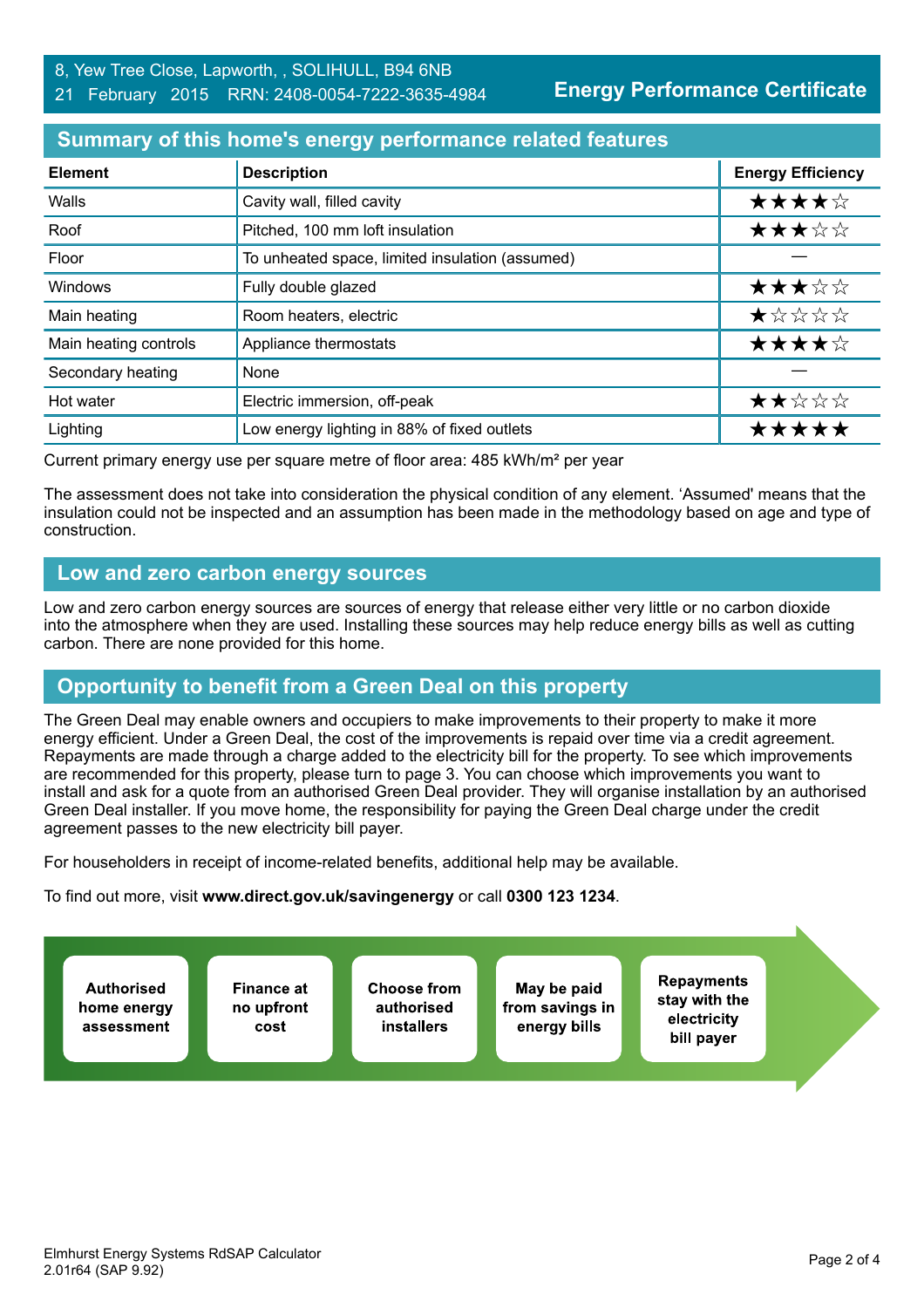#### 8, Yew Tree Close, Lapworth, , SOLIHULL, B94 6NB 21 February 2015 RRN: 2408-0054-7222-3635-4984

# **Recommendations**

The measures below will improve the energy performance of your dwelling. The performance ratings after improvements listed below are cumulative; that is, they assume the improvements have been installed in the order that they appear in the table. Further information about the recommended measures and other simple actions you could take today to save money is available at **www.direct.gov.uk/savingenergy**. Before installing measures, you should make sure you have secured the appropriate permissions, where necessary. Such permissions might include permission from your landlord (if you are a tenant) or approval under Building Regulations for certain types of work.

Measures with a green tick are likely to be fully financed through the Green Deal since the cost of the measures should be covered by the energy they save. Additional support may be available for homes where solid wall insulation is recommended. If you want to take up measures with an orange tick  $\bullet$ , be aware you may need to contribute some payment up-front.

| <b>Recommended measures</b>            | <b>Indicative cost</b> | <b>Typical savings</b><br>per year | <b>Rating after</b><br><b>improvement</b> | <b>Green Deal</b><br>finance |
|----------------------------------------|------------------------|------------------------------------|-------------------------------------------|------------------------------|
| Increase loft insulation to 270 mm     | £100 - £350            | £ 60                               | <b>D55</b>                                | $\blacktriangledown$         |
| High heat retention storage heaters    | £800 - £1,200          | £240                               | C69                                       | V                            |
| Heat recovery system for mixer showers | £585 - £725            | £19                                | <b>C70</b>                                | Ø                            |

## **Alternative measures**

There are alternative measures below which you could also consider for your home.

- **•** Biomass boiler (Exempted Appliance if in Smoke Control Area)
- **•** Air or ground source heat pump

# **Choosing the right package**

Visit **www.epcadviser.direct.gov.uk**, our online tool which uses information from this EPC to show you how to save money on your fuel bills. You can use this tool to personalise your Green Deal package. **Public services all in one place** provided by a public services all in one place

| <b>Green Deal package</b>           | <b>Typical annual savings</b> |  |
|-------------------------------------|-------------------------------|--|
| Loft insulation                     | Total savings of £300         |  |
| High heat retention storage heaters |                               |  |
| Electricity/gas/other fuel savings  | £300 / £0 / £0                |  |

**Directgov** 

You could finance this package of measures under the Green Deal. It could **save you £300 a year** in energy costs, based on typical energy use. Some or all of this saving would be recouped through the charge on your bill.